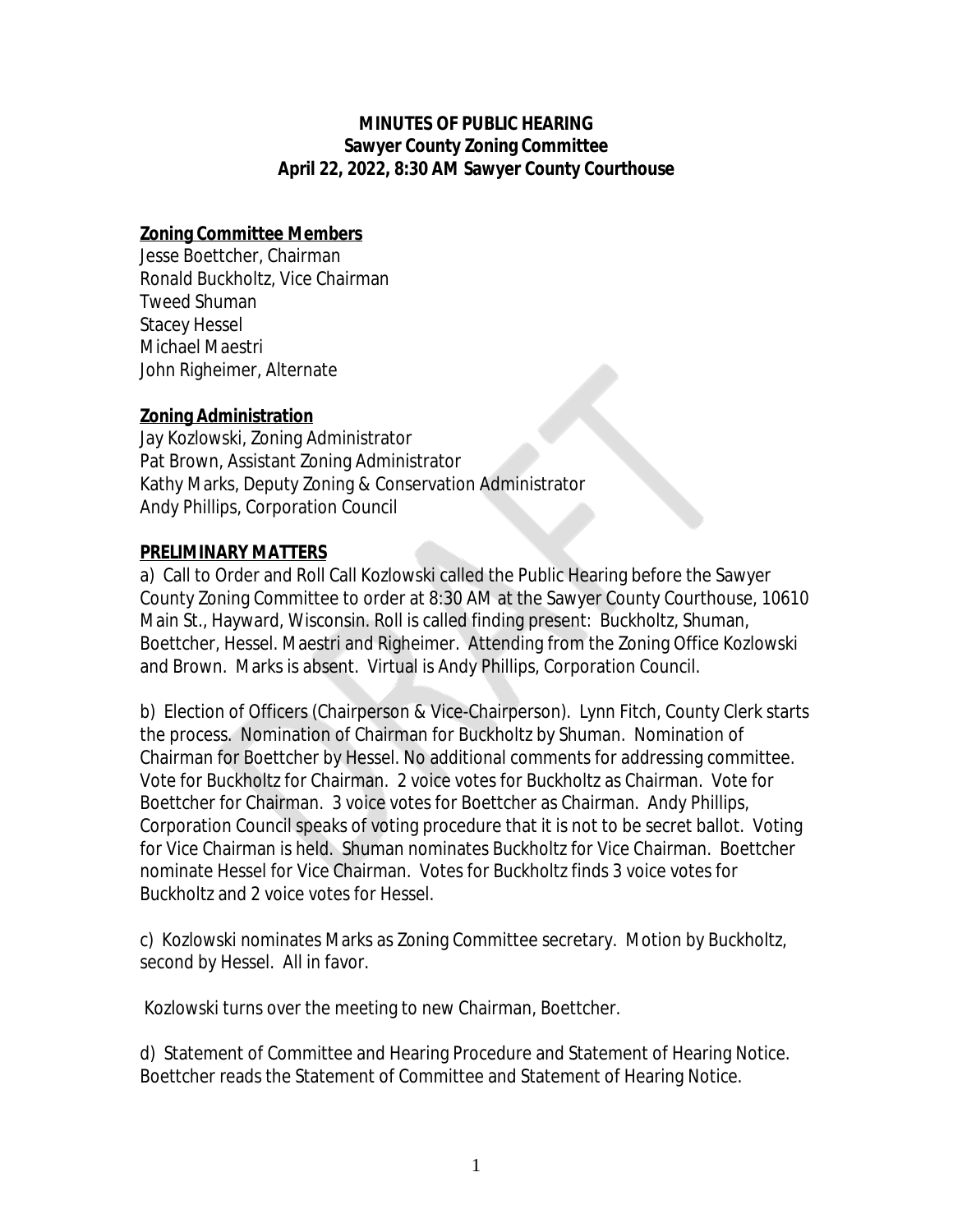e) Pledge of Allegiance.

f) Approval of March 18, 2022 minutes. Motion by o approve the March 18, 2022 minutes by Buckholtz and second by Shuman. No other discussion. All in favor.

e) Public comment. Linda Zillmer, Edgewater property owner speaks.

Boettcher speaks of his expectations as Chairman. Buckholtz congratulates Boettcher on his new position.

# **REZONE APPLICATIONS**

a) A Public Hearing in the Town of Lenroot. RZN #22-006. Owner: Roger & Renee Sievers. Part of the NE ¼ of the SW ¼ ; S21, T42N, R09W; Parcel #014-942-21-3117; 8.7 total acres; Zoned Forestry One (F-1) including 0.25 acres of Shoreland-Wetland as an overlay district. Purpose of request is to rezone all F-1 underlaying zone district to Residential/Recreational One (RR-1). The included 0.25 acres of Shoreland-Wetland (S-W) is not to be affected by the rezoning. Purpose of rezone is requested in order to subdivide into three Residential/Recreational One (RR-1) parcels. This will allow applicant to build three separate dwellings for family. Kozlowski reads the application, staff report, Town opinion, Committee acknowledges they have read the opinion letters. Andy Phillips, Corporation Council explains the 2 new members abstain from the cases today as new members to the committee without proper information to decide. Motion by Buckholtz to open the public hearing portion of the application, second by Hessel. All in favor. Roger Sievers, owner of the property speaks in favor of the application. Discussion by Committee, Owner and Kozlowski. Pat O'Brien, Town of Lenroot resident speaks in favor of the application. Linda Zillmer, Edgewater property owner speaks not in favor or against. No other comments. Boettcher asks if anyone wants to speak against. Pamela Mayer, Town of Lenroot resident, Ross Mayer, Town of Lenrrot resident, speaks against the application, Mark Kaiser, Town of Lenroot resident speak against the application. No other comments. Motion by Shuman to come out of public hearing, second by Buckholtz. All in favor. Kozlowski reads the discussion/action portion of the application. Boettcher clarifies his opening statements. Discussion held. Motion by Hessel to approve the application, second by Boettcher. Discussion held with Committee and Kozlowski. Roll call finds: Boettcher – no, Shuman – no, Hessel – yes, Buckholtz – no. 1 to 3 for recommendation of approval- Motion fails. Motion by Shuman to deny, second by Buckholtz. Voice vote finds 3 to 1 to recommend denial. Findings of Fact. It would create topographical problems such as run off, drainage, erosion, flooding, or vegetative cover removal. It would not be consistent with the Town and/or County Comprehensive Plan.

c) A Public Hearing in the Town of Edgewater. RZN #22-002. Owner: Hathaway Lodge LLC. Part of Government Lot 4; S20, T38N, R09W; Parcel #008-938-20-5402; 18.9 total acres; Zoned Forestry One (F-1) including 3.47 of Shoreland-Wetland as an overlay district. Purpose of request is to rezone all F-1 under-laying zone district to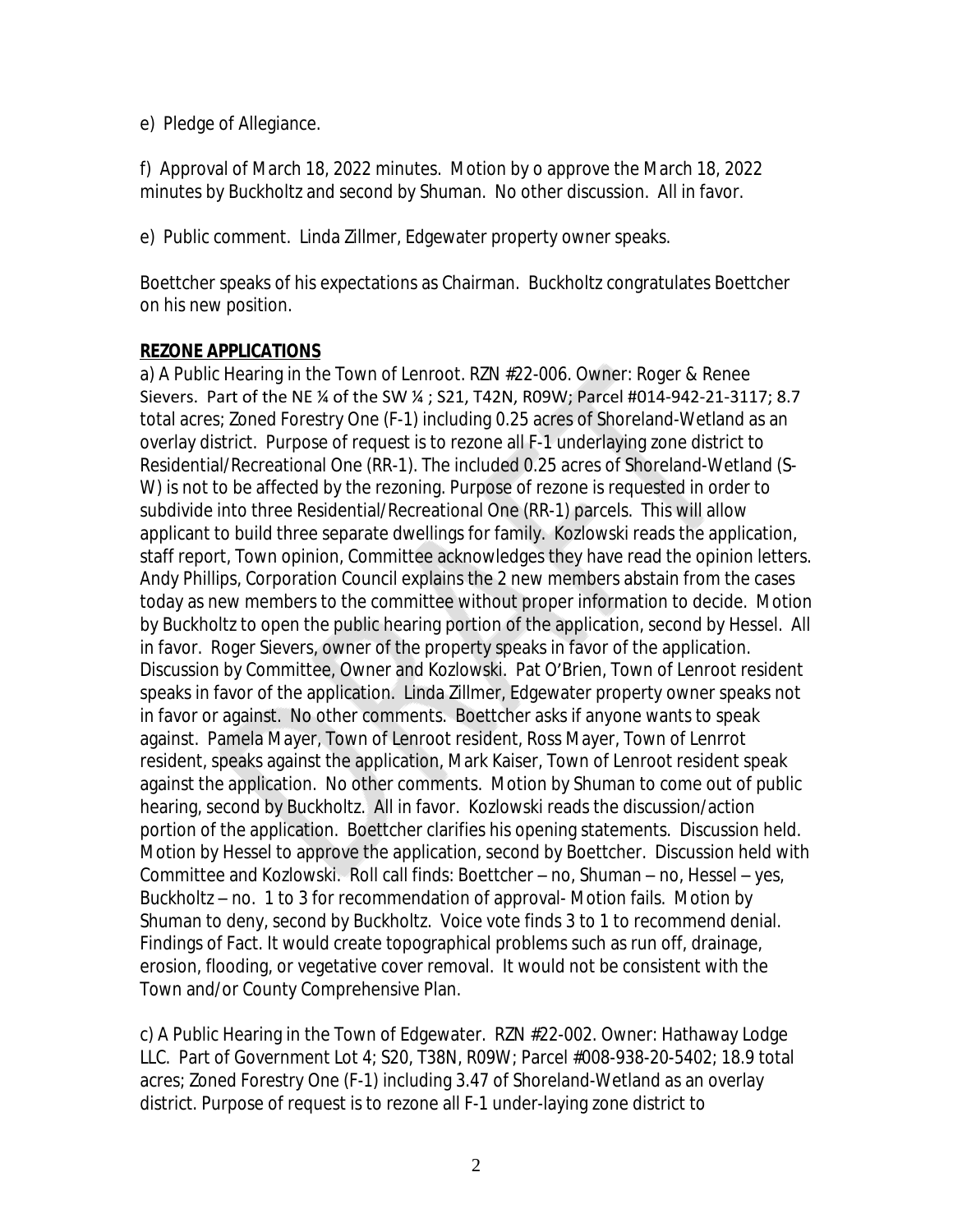Residential/Recreational One (RR-1). The included 3.47 acres of Shoreland-Wetland (S-W) is not to be affected by the rezoning. The proposed rezone to Residential/Recreational One (RR-1) is requested in order to divide lot and build lakeshore cottages. Kozlowski reads application, staff report, Town opinion and opinion letters. Committee acknowledges emailed opinion letters were read. Motion by Shuman to go into Public Hearing, second by Hessel. All in favor. Steve Friendshuh, owner speaks in favor of the application and hands out a map. Discussion held with applicant, Committee and Kozlowski. No other comments. Speaking in opposition is Jean Accola, Town of Sand Lake, Julie Parroni, representing Lake Shore owners, Linda Zillmer, Edgewater property owner, Chuck Abrams, Little Sissabagama Shore Owners Assoc. Steve Peinovich is unavailable.

Chairman Boettcher calls for recess.

Motion by Boettcher to come out of public hearing by Buckholtz, second by Hessel. All in favor. Kozlowski rereads the application discussion/action portion of the application. Discussion held. Motion by Hessel to approve the application, second by Boettcher. Discussion held. Roll call finds: Shuman – no, Hessel – yes, Buckholtz – no, Boettcher – yes. Motion fails 2 to 2. Discussion held with Council regarding failed motion. No recommendation determined by Zoning Committee.

# **CONDITIONAL USE APPLICATIONS**

a) A Public Hearing in the Town of Couderay. CUP #22-009. Owner: Cynthia Pulver & Deborah Linc. Lake A-SHE-GON Heights, Lots 47 & 48 Block 2, Lot 1 CSM 16/84 #4045; S24, T39N, R08W; Parcel #004-146-02-4400; .710 total acres; Zoned Residential/Recreational Two (RR-2). Permit desired for a 12' x 16' accessory building for tools & materials to aid in prepping the property for future dwelling. As per section 4.26 (1) of the Sawyer County Zoning Ordinance. Kozlowski reads the withdrawn for this application. Motion by Hessel to approve the withdraw, second by Shuman. No discussion held. All in favor.

c) A Public Hearing in the Town of Bass Lake. CUP #22-010. Owner: Charles & Elizabeth Bauer; Agent: Alex Kerkman/Olson Solar Energy. Malar Beach, Lots 14-19 Block 1 & Lots 13-19 Block 2; S30, T40N, R08W; Parcel #002-157-01-1400; .413 total acres; Zoned Residential/Recreational One (RR-1). Permit desired for a solar array installation ground mount system, located across Poplar Lane a Town Road. Array will be bored under the Town road for powering the dwelling. Size will be 70'x12'. As per Section 4.26 (2) accessory structure across a Town Road in the Sawyer County Zoning Ordinance. Kozlowski reads the application, staff report, Town opinion, and Neighbor opinions. Motion by Shuman to open the public hearing portion of the application, second by Buckholtz. All in favor. Charles Bauer, owner speaks in favor of the application. Alex Kerkman, project manager answers questions. Discussion with Committee held. No other comments. Motion by Shuman to close the public hearing portion of the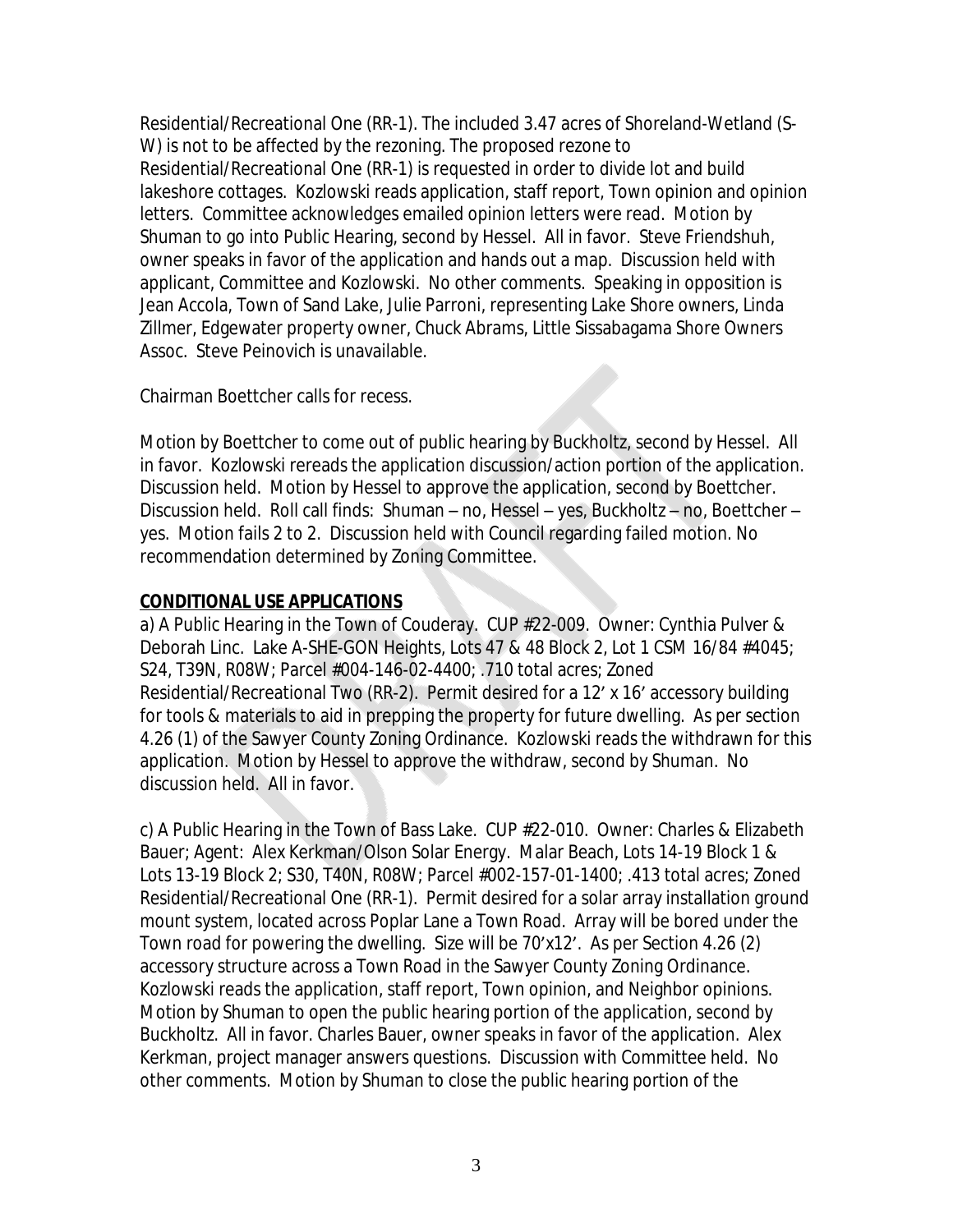application. All in favor. Kozlowski reads the discussion/action portion of the application. Committee discussion held.

Kozlowski clarifies Town conditions. No other comments. Motion by Shuman to approve with conditions of No commercial use or operation allowed with the solar array. A deed restriction, recorded in the Register of Deeds, be placed on the 2 properties that they cannot be sold separately unless the array is removed. A Land Use Permit is required for the construction of the array as part of an accessory structure. 3. Size of proposed accessory structure (solar panel array) not to exceed 70' x 12'. Must follow all other County, State, Federal regulations/laws including also binding by Town of Bass Lake Conditions as specified from Town Board Meeting. Second by Buckholtz. Committee discussion held. Boettcher requests amendment to remove fence, shrubs and 6' depth under the road, no less than 36" bury depth and 3" in diameter. Second by Buckholtz. No other comments, Brown rereads the Motion and the amendments. 3 to 1 in favor of the amendment. The initial motion vote finds all in favor. Findings of Fact: It would not be significantly damaging to the rights of others or property values. It would not be detrimental to ecology, wild life, wetlands or shorelands. It would not create an air quality, water supply, or pollution problem. It would not create topographical problems such as run off, drainage, erosion, flooding, or vegetative cover removal. It would not create traffic or highway access problems. It would not destroy prime agricultural lands. It would be compatible with the surrounding uses and the area. It would be consistent with the Town and/or County Comprehensive Plan. It would not create an objectionable view. Boettcher agrees with the Findings of Fact in the Staff Report. All in favor. Only conditions of fence, shrubs, and max bury depth removed. All other conditions remain.

e) A Public Hearing in the Town of Sand Lake. CUP #22-011. Owner: Darryl & Ruth Mast. Part of the SW ¼ of the SW ¼; S09, T39N, R09W; Parcel #026-939-09-3301; 40 total acres; Zoned Agricultural One (A-1). Permit desired to build a 48 unit self-storage facility approximately 150' North of the South property line, on the East end of the front 40. Our plan is to erect a 50' x 290' building. 48 individual units with the possibility of adding a second building in the future. As per Section 17.4 (B) (13) of the Sawyer County zoning Ordinance. Kozlowski reads the application, staff report, Town opinion and opinion letters. Motion by to open the public hearing portion of the application by Shuman, second by Buckholtz. All in favor. Darryl Mast, owner speaks in favor of the application. No other comments either for or against. Motion to come out of the public hearing portion of the application by Buckholtz, second by Hessel. All in favor. Kozlowski reads the discussion/action portion of the application with the conditions and findings of fact. Discussion held with Committee, Corporation Council and Kozlowski regarding findings of facts. Motion to approve the application by Buckholtz with conditions of: Size of building not to exceed 50' x 290'. All setbacks are to be met. All other town, County, State and Federal Laws are followed. All signage to meet requirements of Sawyer County Zoning Ordinance. All lighting to be downed lighting. Land Use Permit required for the first and second proposed building within a 5-year time-frame. Second by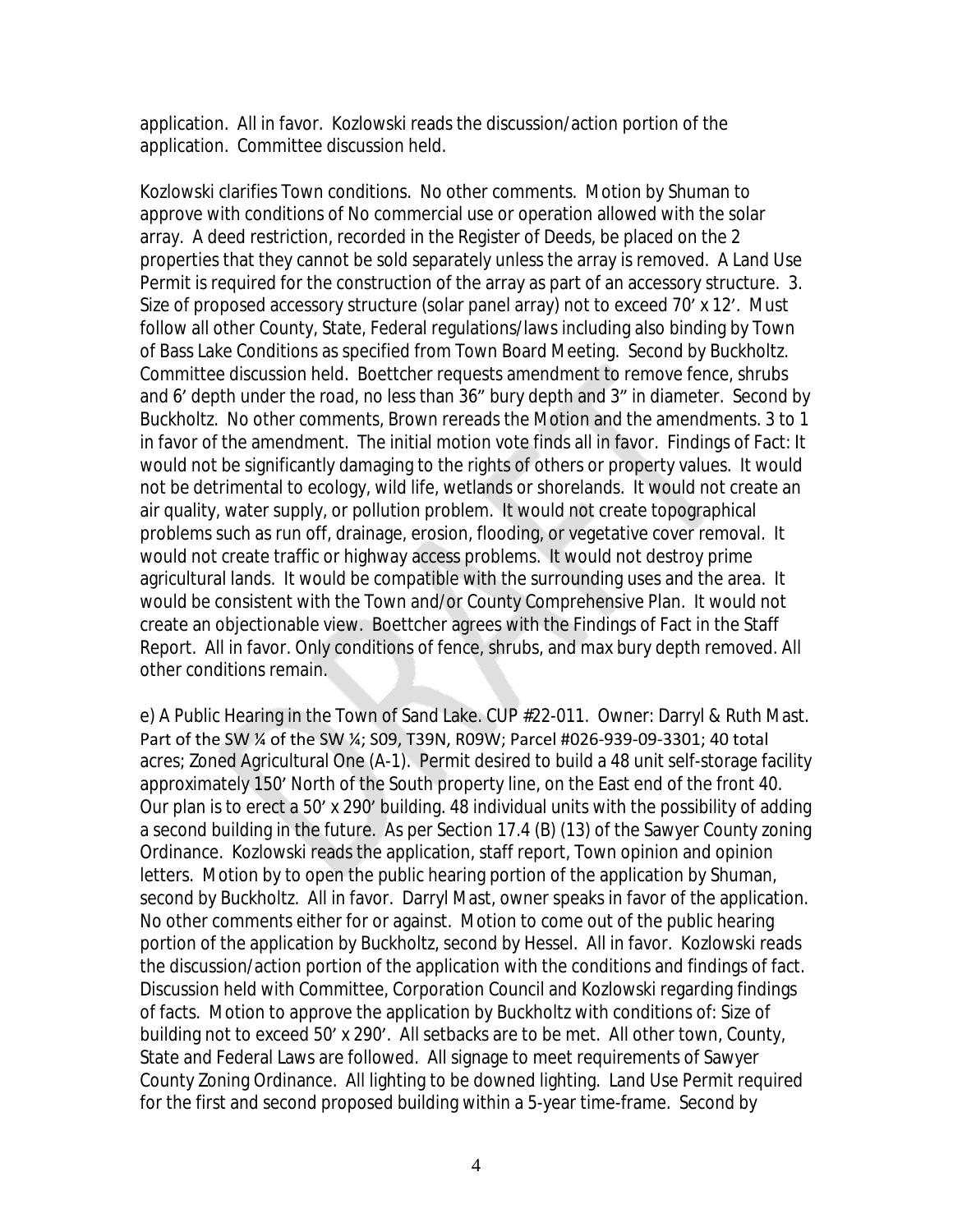Shuman. It would not be damaging to the rights of others or property values. It would not be detrimental to ecology, wild life, wetlands or shorelands. It would not create an air quality, water supply, or pollution problem. It would not create topographical problems such as run off, drainage, erosion, flooding, or vegetative cover removal. It would not create traffic or highway access problems. It would not destroy prime agricultural lands. It would be compatible with the surrounding uses and the area. It would not create an objectionable view. Roll call finds: Boettcher – yes, Shuman – yes, Hessel – yes, Buckholtz – yes. All in favor.

f) A Public Hearing in the Town of Winter. CUP #22-012. Owner: William & Allison Larson. Part of the NE ¼ of the NE ¼, Lot 1 CSM 14/372 #3615; S09, T39N, R05W; Parcel #032-538-09-1121; 1.52 total acres; Zoned Residential One (R-1). Permit desired for a 30' x 30' garage on a concrete slab on vacant property. Contains no habitable space. Per section 4.26 (1) of the Sawyer County Ordinance. Kozlowski reads the application, staff report, Town opinion and Opinion letters. Motion to go into the public hearing portion of the application by Shuman, second by Hessel. All in favor. William Larson, owner speaks in favor of the application. No other comments either for or against. Motion to come out of the public hearing portion of the meeting by Shuman, second Buckholtz. All in favor. Kozlowski reads the discussion/action portion of the application. No Discussion held. Motion to approve the application by Buckholtz, with conditions of: Land Use Permit Land Use Permit is required and applied for accessory structure(s) within 1 year from the date of Zoning Committee decision. Land Use Permit is required and applied for principal structure within 3 years from date of Zoning Committee decision. Failure to apply will result in citation with potential order for removal of accessory building. Proposed accessory structure must me all other Sawyer County Zoning & Conservation requirements including setbacks and also compliant with all other State & Federal Laws. Size of proposed structure not to exceed 30' x 30' with no habitable area. Second by Shuman. It would not be damaging to the rights of others or property values. It would not be detrimental to ecology, wild life, wetlands or shorelands. It would not create an air quality, water supply, or pollution problem. It would not create topographical problems such as run off, drainage, erosion, flooding, or vegetative cover removal. It would not create traffic or highway access problems. It would not destroy prime agricultural lands. It would be compatible with the surrounding uses and the area. It would not create an objectionable view. Voice vote finds all in favor.

i) A Public Hearing in the Town of Meteor - #22-013; Royce and Audrey Zesiger Trust. Agent: Town of Meteor. Part of the NE1/4 of the SE1/4; S04, T37N, R08W; Parcel #018- 837-04-4101. 11.15 Acres of the 40 Total Acres; Zoned Agricultural One (A-1). Permit desired for the five (5) year renewal of conditional use permit #19-018 for the location of a non-metallic mineral extraction operation, including rock crusher, and hot-mix plant. The CUP was originally approved at public hearing on April 15, 2011 and renewed on April 16, 2019. Kozlowski reads the application, staff report, Town opinion and Opinion letters. Motion to go into the public hearing portion of the application by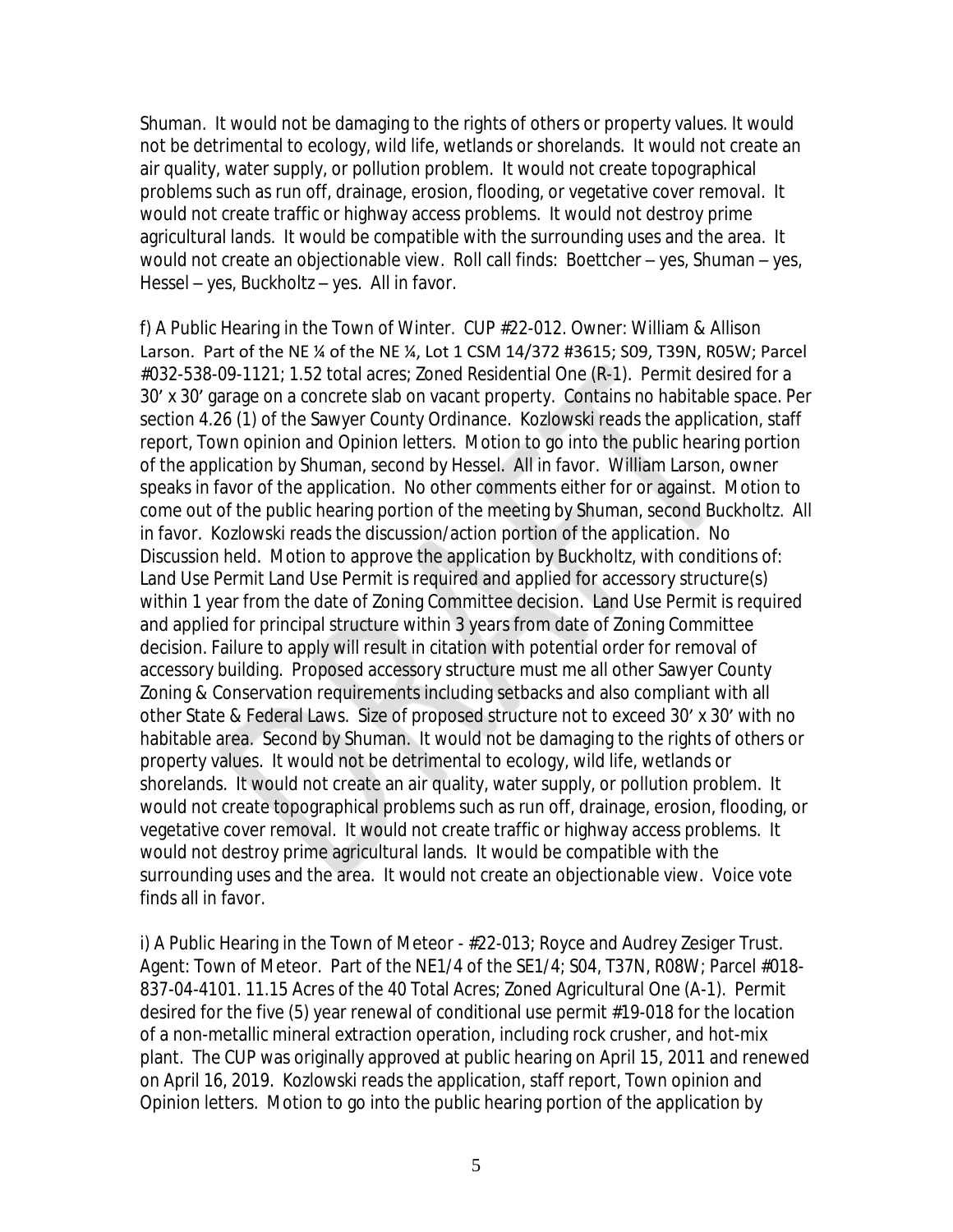Buckholtz, second by Hessel. All in favor. Dale Olson, agent speaks in favor of the application. No other comments either for or against. Motion to come out of the public hearing portion of the application by Shuman, second by Hessel. All in favor. Kozlowski reads the discussion/action portion of the application. Kozlowski reads possible Conditions into record. Discussion held. Motion to approve the application by Buckholtz with conditions of: Maintain compliance with NR 135 (reclamation plan). Maintain compliance with Plan of Operation including current hours of operation from daylight hours and crushing plant and hot mix asphalt plant from 5 AM – 10 PM Monday-Saturday, March-November. Maintain compliance with Plan of Operation. Department of Natural Resources Chapter 30. Second by Shuman. Findings of Fact: It would not be significantly damaging to the rights of others or property values. It would not be detrimental to ecology, wild life, wetlands or shorelands. It would not create an air quality, water supply, or pollution problem. It would not create topographical problems such as run off, drainage, erosion, flooding, or vegetative cover removal. It would not create traffic or highway access problems. It would not destroy prime agricultural lands. It would be compatible with the surrounding uses and the area. It would be consistent with the Town & County Comprehensive Plan. It would not create an objectionable view. Voice vote finds all in favor. Voice vote finds all in favor.

k) A Public Hearing in the Town of Winter. CUP #22-014. Owner: Donald & Marcella Thompson. Part of the NW ¼ of the SW ¼ and the NE ¼ of the SW ¼; S01, T39N, R05W; Parcel #032-539-01-3201 and -3101; 75 total acres Zoned Agricultural Two (A-2). Permit desired for a five (5) year renewal of conditional use permit CUP #19-019 for the location of a non-metallic mineral extraction operation, including rock crusher. The CUP was originally approved at public hearing on April 15, 2002 and most recently renewed on April 16, 2019. Kozlowski reads the application, staff report, Town opinion and Neighbor opinions. Motion by Hessel, second by Shuman. All in favor. Craig Thompson, agent speaks in favor of the application. Discussion held. No other comments for or against the application. Motion by Hessel to come out of the public hearing portion of the application, second by Shuman. All in favor. Kozlowski reads the discussion/action portion of the application and the possible conditions. Discussion held. Motion to approve by Shuman with conditions of: Maintain compliance with NR 135 (reclamation plan). Hours of operation 7 AM – 9 PM Monday-Saturday. Gravel crusher and asphalt plant periodically from 6 AM to 7 PM Monday-Saturday. Maintain compliance with Department of Natural Resources Chapter 30. Second by Buckholtz. Findings of Fact: It would not be significantly damaging to the rights of others or property values. It would not be detrimental to ecology, wild life, wetlands or shorelands. It would not create an air quality, water supply, or pollution problem. It would not create topographical problems such as run off, drainage, erosion, flooding, or vegetative cover removal. It would not create traffic or highway access problems. It would not destroy prime agricultural lands. It would be compatible with the surrounding uses and the area. It would be consistent with the Town & County Comprehensive Plan. It would not create an objectionable view. No further discussion. Voice vote finds all in favor.